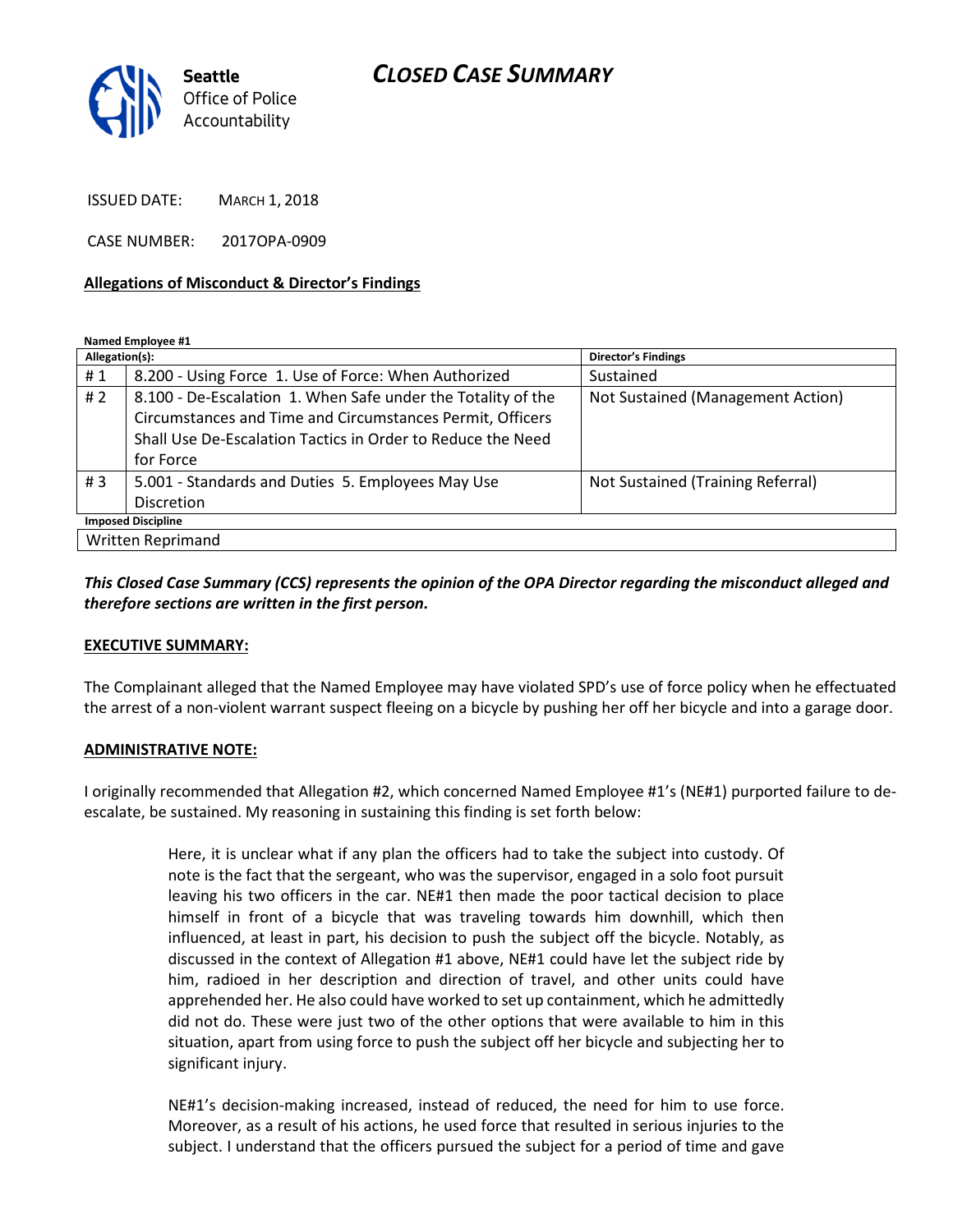her multiple orders to stop, which she did not comply with. I also understand that NE#1 made his decisions over a quick period of time. However, the policy explicitly provides that officers should try to slow down and contain an incident, use distance, cover and concealment, and avoid using physical force unless immediately necessary. Here, I simply do not agree with NE#1 that the threat towards him or towards the subject, herself, was immediate as contemplated by the policy. While the Department's de-escalation policy places significant expectations on the conduct of its officers, it is in place for a reason – to prevent exactly these types of situations from occurring.

At the discipline meeting in this matter, NE#1's chain of command disagreed with my decision to sustain this allegation. The chain asserted that realistically, under the circumstances of this case, no de-escalation was safe or feasible. The chain noted that containment, which was referenced as an option in my initial recommendation, was not possible with a moving target such as a person on a bicycle. They further noted that there was no way to place a barrier to stop the Complainant from riding away under the circumstances of this case. While the chain recognized that it could have been possible to summon more resources, they noted that this would have necessitated calling numerous officers away from other equally if not more important calls and would not have conclusively resulted in the capture of the Complainant. I find the chain's points compelling and, as such, amend my recommended finding concerning Allegation #2.

As indicated more fully below, however, I have significant concerns about the subjectivity of the de-escalation policy. I also have concerns about its practical application. I lastly have concerns about officer uses of force that I have seen where the officers do not appear to be fully considering the potential risks and consequences of their force. Again, as explained more fully below, I believe this to potentially be a training issue.

# STATEMENT OF FACTS:

On the date of the incident, NE#1, a witness officer, and a sergeant were members of the North Precinct Anti-Crime Team. (Witness Employee General Offense Report.) They were riding together in an unmarked vehicle, unequipped with In-Car Video (ICV), when they observed the subject riding a bicycle. (Id.) The subject was not wearing a helmet. (Witness Employee OPA Interview, at p. 6; AMR Patient Care Report.) The officers indicated that they were aware that the subject potentially had an open warrant. (Witness Officer General Offense Report.) They verified on their laptop computer that she did, in fact, have an open felony warrant for identity theft, a non-violent offense. (Id.) The officers pulled their vehicle over and the witness officer, who was the driver, got out of the car, identified himself as a police officer, and ordered the subject to stop. (Id.) The subject did not stop and biked away from the officers. (Id.) The sergeant also got out of the vehicle and began pursuing the subject on foot and also gave her repeated orders to stop.  $(Id.)$  The subject again did not stop.  $(Id.)$ 

The witness officer got back in the vehicle and he and NE#1, who had remained inside the car, began driving after the subject in an attempt to cut off her route of escape. (Id.) The sergeant reported that during his foot pursuit of the subject, she crashed her bicycle into what appeared to be a parked car. (Sergeant OPA Interview, at p. 3.) However, she got back on the bicycle and continued riding away on a downhill grade.  $(id.)$ 

Ultimately, after receiving a report of the subject's direction of travel from the sergeant, the officers stopped their vehicle in the vicinity of the 800 block of NE 66<sup>th</sup> Street. (Witness Officer General Offense Report.) The witness officer reported observing the subject approaching NE#1 on her bicycle, who he described was in a position to block her travel on the sidewalk. (Id.) The witness officer recounted that as he ran towards NE#1, he saw NE#1 move to the side "to avoid being hit" by the subject who was not stopping her bicycle. (Id.) The witness officer wrote that he then viewed NE#1 "remove" the subject from her bicycle. (Id.) At his OPA interview, the witness officer stated that he would have done what NE#1 did in this instance. (Witness Officer OPA Interview, at p. 4.) He believed that the force was within policy because the subject had multiple opportunities to stop, knew that the police wanted her to stop, the force used by NE#1 "was just…him reaching out and touching" the subject, and "[w]hat happened after that, mass and motion, her with a rolling tire, her trying to go around, then created the instance where she fell down and hurt her shoulder." (Id. at pp. 4-5.)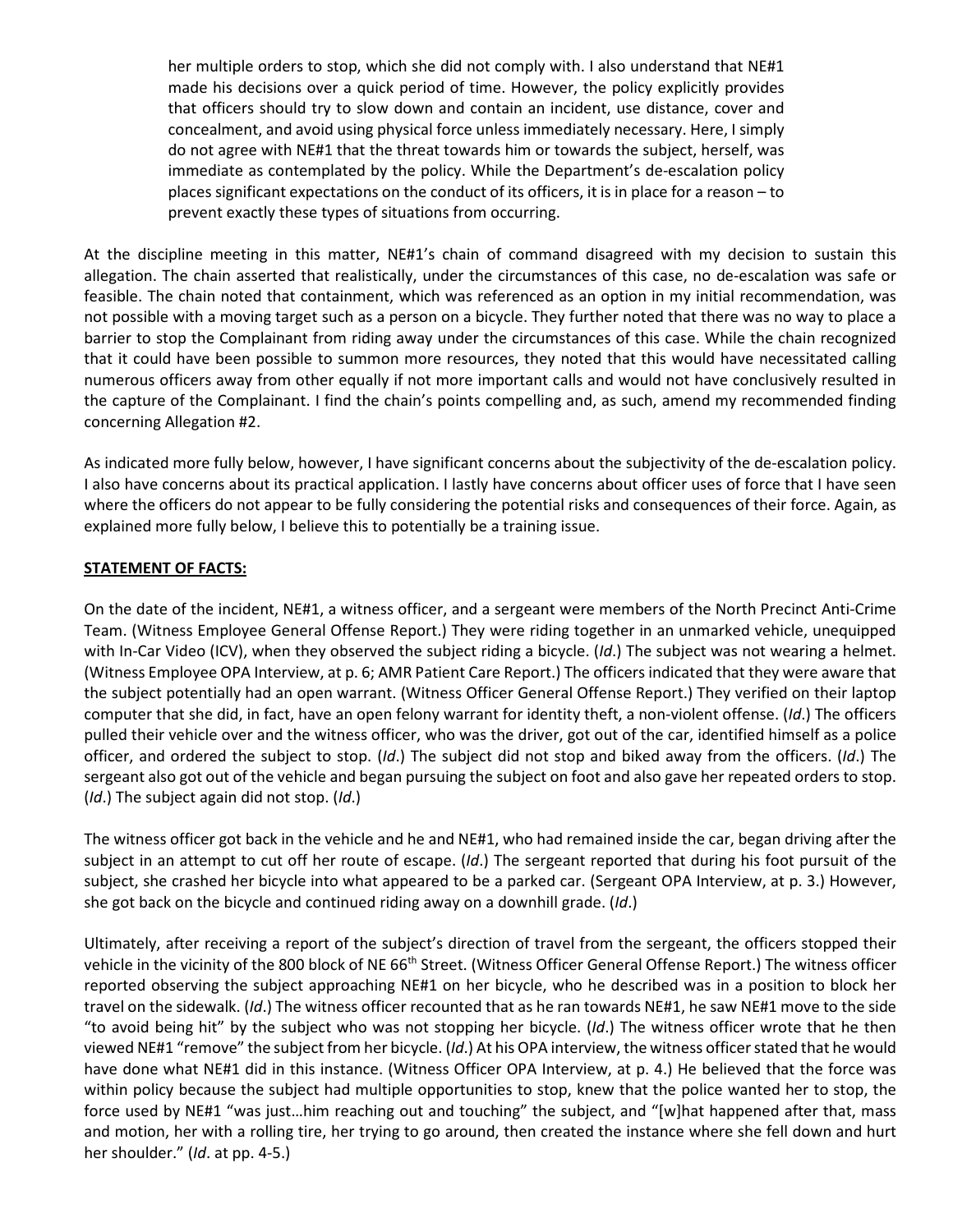The sergeant screened the arrest and use of force, but he did not observe NE#1's actions. (Sergeant OPA Interview, at p. 4.) He stated that NE#1 reported to him:

> "that he exited the Suburban, stood on the same sidewalk that [the subject] was riding on and as she was coming towards him, at the downhill grade, he ordered her to get off the bike, and when she didn't he told me that he pushed her somewhere on her torso upper body and that she was pushed into this garage and then she was – she came off the bike then."

(Id.) The sergeant stated that were he in NE#1's situation, he "would have either used an open hand push off the bike" or "take the handlebars and move the handlebars so [the rider] can't steer." (Id. at p. 5.) He further stated that: "Either way...it forces the individual off the bike." (Id.) However, the sergeant noted that he had never received training as to how to stop an individual fleeing on a bicycle in his 18 years working for SPD. (Id.) The sergeant opined that, at the time, he believed the force used by NE#1 to be within policy. ( $Id$ .) The sergeant noted that the subject was attempting to flee, she had been ordered to stop and did not do so, that the actual force of an open-handed push was "minimal," and that it was needed to effectuate the subject's arrest. (Id. at p. 6.)

The Seattle Fire Department (SFD) arrived at the scene and provided medical treatment to the subject. SFD records indicated a possible dislocation to her right shoulder, an abrasion to her right knee, and small wounds to her hands. (SFD Patient Care Record.) SFD indicated that the subject had no back or neck pain. (Id.) The subject was then transported to Harborview Medical Center. The American Medical Response (AMR) report indicated that the subject had 7 out of 10 pain to her right shoulder and elbow and right and left knees. (AMR Patient Care Report.) It further noted that the subject was not wearing a bicycle helmet and had a "pounding" headache that she said was 6 out of 10 pain. (Id.) She stated that she was nauseous and dizzy, had neck pain, and that it hurt to turn her head. (Id.) The AMR report indicated that the "primary impression" was "trauma fracture/dislocation" and the "secondary impression" was "trauma – head injury." (Id.) Photographs taken of the subject at HMC revealed injuries to her right shoulder, knees, and forehead. Her neck was placed in traction during her treatment.

Initially, the sergeant viewed the application of force as a Type II, but, based on the subject's injuries that were diagnosed at the hospital, he determined that the force was likely Type III and screened the incident with the Department's Force Investigation Team (FIT). (Sergeant OPA Interview, at p. 6.) FIT rolled out and began an investigation into this incident. (See FIT Force Investigation Report ("FIR").)

FIT conducted a number of interviews, including, but not limited to, interviews of the subject and NE#1. (See FIT FIR.) During her FIT interview, the subject indicated that she was riding her bicycle when someone jumped out of a vehicle and startled her. (Id.) She reported hearing and seeing lights and sirens and she stated that she turned right and rode down a hill. She stated that a police officer "just showed up out of nowhere" and either "nudged" her or "jumped in front" of her causing her to fall off of her bicycle. (Id.) She complained to FIT of injuries to her: "Right arm, shoulder, and elbow, hand, both knees, right head and right neck." (Id.)

During his FIT interview, NE#1 described that when the subject fled on her bicycle, she was "pumping her legs" and biking "really fast." (NE#1 FIT Interview.) NE#1 stated that the sergeant pursued the subject on foot and that he and the witness officer followed her in their vehicle. (Id.) NE#1 stated that when he later observed her and before he stood in front of her, he believed that the subject was biking downhill at approximately 10-15 miles per hour. (Id.) NE#1 reported that he stood on the sidewalk and made an "x" with his body when he "widened" his legs and arms and "squatted down a little bit." (Id.) NE#1 thought that once the subject saw him, she would slow down and get off her bicycle. (Id.) However, NE#1 indicated that it became clear to him that she was not going to stop when she "broke" to his left, NE#1 stated that he used two hands to push her off her bicycle. (Id.) NE#1 stated that his "hope" was to push her into a garage door and she ended up landing at the base of the garage. (Id.)

When explaining the rationale for why he took the action that he did, NE#1 stated that his "major thought process was we need to...get this over with." (Id.) NE#1 indicated that he could have stepped out of the way, but opined that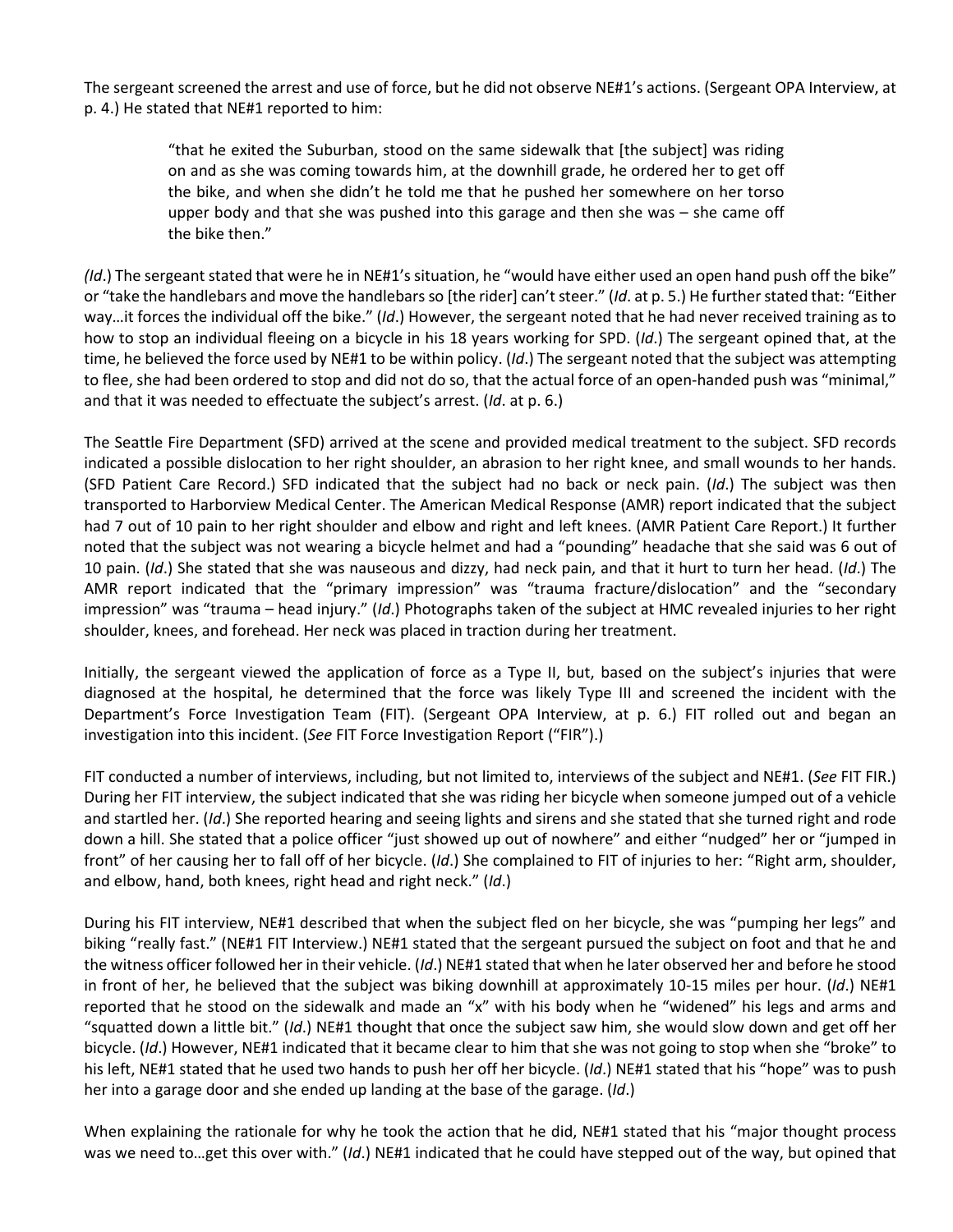the subject could have then crashed into a compost bin or ridden into a busy intersection. (Id.) NE#1 stated that he could have let her ride by, "but then that endangers the public, that endangers her even more." (Id.) NE#1 went on to say that he'd "rather push her than her get, hit by a car, down in that intersection…" and stated that he had no problem with what he did. (Id.) Notably, at his FIT interview, NE#1 did not explicitly indicate that he had any fear for his own safety or the safety of other officers or civilians or that this influenced his actions or decision-making. (See id.)

When asked about what efforts he took to de-escalate this matter, he stated that he said "police stop" and "clogged" up the sidewalk with his body. (Id.) He felt that he and his fellow officers had done as much as they could to de-escalate at that point and there was not a lot of time to further de-escalate given that the subject was riding downhill on her bicycle at approximately 10-15 miles per hour. (Id.)

FIT also obtained an opinion from the Training Unit. The Training Unit sergeant stated that the Department does not train officers how to stop a suspect fleeing on a bicycle. (Training Unit Sergeant Training Evaluation.) He noted that the Department does train officers to "check" a subject fleeing on foot. (Id.) The Training Unit sergeant opined that while NE#1's actions were not trained, they were not necessarily inconsistent with training. (Id.) The Training Unit sergeant also opined that the force was reasonable. (Id.) In reaching this opinion, he focused on his belief that NE#1's "action was not likely to result in any permanent serious injury," but instead was foreseeable to cause minor injuries. (Id.) The Training Unit sergeant also focused on his belief that NE#1's actions posed less of a risk of injury than if he had allowed the subject to keep riding her bicycle and she had collided with a motor vehicle. (Id.) The Training Unit sergeant stated his belief that NE#1 tried to lessen the risk of injury to the subject by pushing her into the "more flexible surface of a garage door, instead of the proximate concrete wall" and by "[a]ttempting to stop as much as her forward momentum as possible with his shove." (Id.)

The FIT Captain, after evaluating FIT's initial investigation and the associated evidence gathered and statements taken, made the decision to refer this matter to OPA. (See FIT OPA Referral Memo.) In doing so, the FIT Captain indicated: "There is enough information that this Use of Force application could be outside of policy that I am referring this to [OPA], prior to further investigation, in order to meet the timeliness requirements of the SPOG 5 day notification for complaints." (Id.) In his Force Investigations Captain Review, the FIT Captain further wrote in the field addressing "Reasonable, Necessary, and Proportional Force": "As this was a non-violent offender and the action of the officer could have incurred a very serious injury and I attempted to reconcile the risk to officers and the public, a referral was made to OPA for the UOF." (FIT Force Investigations Captain Review.) After receiving this referral, OPA initiated its investigation into this matter.

During its investigation, OPA reviewed the FIT file in its entirety, the other documentation generated concerning this incident, and conducted interviews of NE#1, the witness officer and the sergeant. OPA attempted to interview the subject through her defense attorney but was unsuccessful. As such, the subject was not interviewed as part of this case.

At his OPA interview, NE#1 again asserted that he used force to push the subject off her bicycle to "put an end to the chaos." (NE#1 OPA Interview, at p. 3.) He described that there was not much of a plan to arrest the subject except the intention of the officers to take her into custody. (Id.) The possibility that she would flee on her bicycle and a contingency plan to place her under arrest in those circumstances was not discussed. (Id. at pp. 3-4.) NE#1 described that he did not think that "bear hugging" the subject would be effective, so he "kind of side stepped and took two hands, pushed her on the shoulders and that got her off the bike." (Id. at p. 4.) NE#1 again estimated that, at that time, the subject was traveling towards him at approximately 10-15 miles per hour. (Id.) NE#1 described that the subject fell off of her bicycle and landed on her right shoulder. (Id. at p. 5.)

NE#1 stated that he perceived the subject to represent an immediate threat (id. at p. 6); however, later in his interview he recalled, in response to OPA's questioning, that he had previously asserted during his earlier statement to FIT that the subject veered around him to the left. (Id. at p. 8.) NE#1 indicated his belief that the arrest needed to be effectuated "then and there," and stated that, had he let the subject go, she would potentially bike towards motorists and/or people crossing the street and other harm could have possibly occurred. (Id. at p. 6.) NE#1 stated that he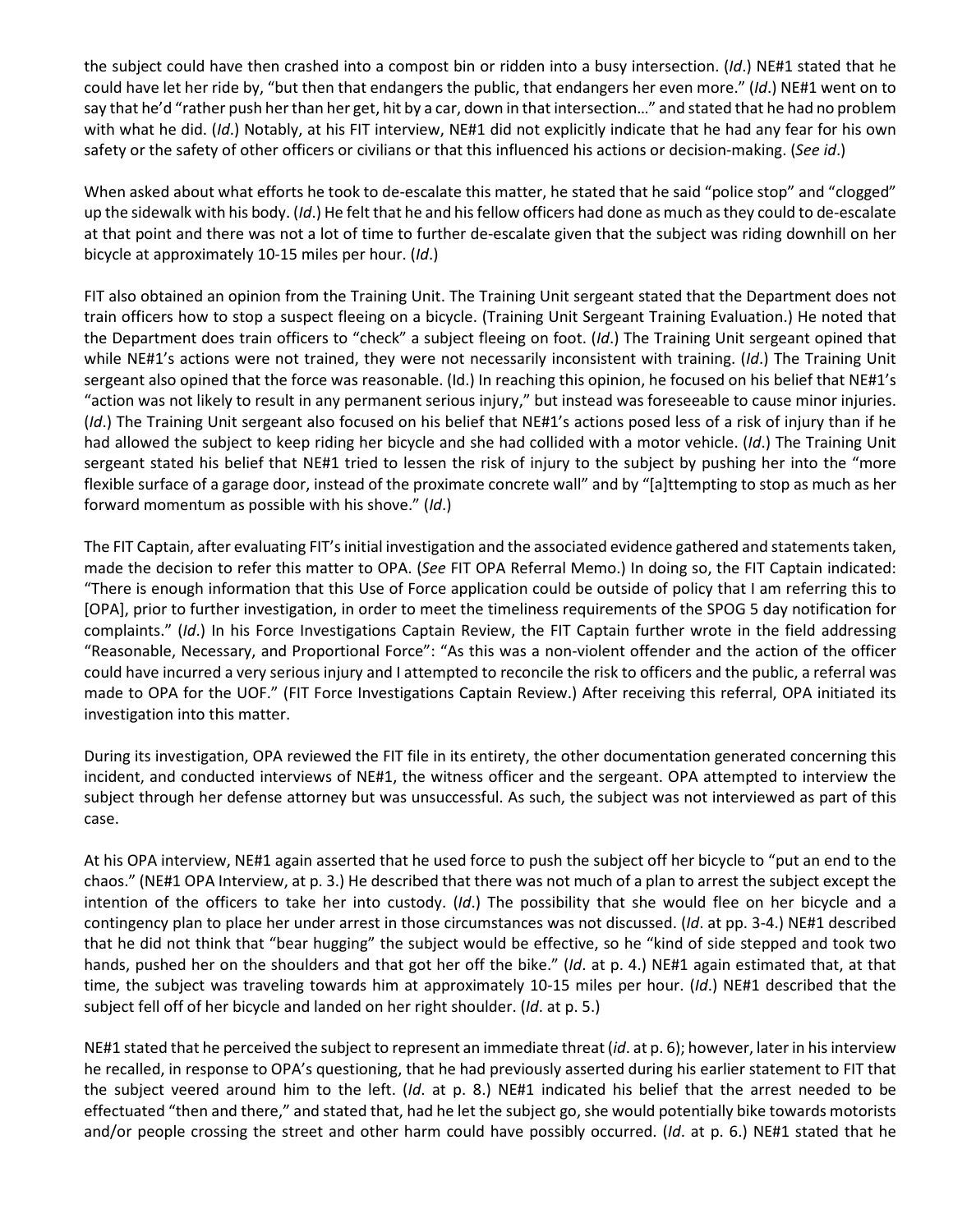considered that his actions could cause the subject severe injuries but that he still thought that his actions were warranted. (Id. at p. 7.)

When asked about his attempts at de-escalation, NE#1 stated that the officers' vehicle's lights were on, they chased the subject, and they ordered her to stop multiple times. ( $Id$ . at p. 8.) NE#1 stated that he was not aware if additional officers and patrol vehicles were responding to the scene due to the chaotic nature of the incident. (Id.) He admitted that it might have been feasible to set up containment, but that the situation was "fluid" and he felt it was "urgent" when she was biking away downhill. (Id.) He also stated that he could have decided to let the subject bike past him, but that he felt he needed to act in this situation. (Id.) Lastly, NE#1 stated that he had not been trained regarding how to arrest a subject fleeing on a bicycle. (Id. at p. 6.)

#### ANALYSIS AND CONCLUSIONS:

#### Named Employee #1 - Allegation #1 8.200 - Using Force 1. Use of Force: When Authorized

SPD Policy 8.200(1) requires that force used by officers be reasonable, necessary and proportional. Whether force is reasonable depends "on the totality of the circumstances" known to the officers at the time of the force and must be balanced against "the rights of the subject, in light of the circumstances surrounding the event." (8.200(1).) The policy lists a number of factors that should be weighed when evaluating reasonableness. (See id.) Force is necessary where "no reasonably effective alternative appears to exist, and only then to the degree which is reasonable to effect a lawful purpose." (Id.) Lastly, the force used must be proportional to the threat posed to the officer. (Id.) These three factors and my conclusions as to each are outlined below.

#### Reasonableness Factor

With regard to this first element, I find that the force used was not reasonable. At the time of the incident, while the subject had an active felony warrant, NE#1 was aware that it was for a non-violent offense. Moreover, while the subject actively fled from the officers on her bicycle, she did not attempt to physically harm them or anyone else and posed no immediate threat of violence. While NE#1 contended at his OPA interview that he was afraid that he could be physically harmed, this was because he made the tactically unsound choice to stand in front of a bicycle that was moving downhill at 10-15 miles per hour. Moreover, NE#1 also stated that the subject rode around him, which undercuts any threat of actual harm that she posed to him.

NE#1's decision to push the subject off her bicycle, while it was moving at speed, could have resulted in catastrophic injuries to the subject. Both NE#1 and the Training Unit sergeant accentuate the fact that NE#1 pushed her into a "more flexible" garage door. However, as the Training Unit sergeant notes, there was a concrete wall "proximately" close to the garage. This is confirmed by photographs taken of the scene by the sergeant. Moreover, the ground in front of and around the garage was pavement. Notably, the subject, who was not wearing a bicycle helmet, could have traveled in virtually any direction once pushed off her bicycle. She could have struck her head and, in fact, did. While she ultimately only suffered a headache, dizziness and nausea, this could have resulted in a much more serious injury, including a traumatic brain injury. I disagree with the Training Unit sergeant's assertion that NE#1's actions would only foreseeably cause minor injuries. Pushing someone not wearing a helmet off of a bicycle moving at 10-15 miles per hour into an area almost entirely made up of concrete and pavement would foreseeably cause more than minor injuries. Notably, NE#1, himself, stated at his OPA interview that he believed that his force could have caused the subject to suffer "severe" injuries. Moreover, the force used did, in fact, cause more than minor injuries.

Further, the argument that the subject may have crashed into a compost bin or collided with traffic was entirely speculative. It cannot be said, in my opinion, that pushing the subject off of her bicycle put her at lower risk of physical harm than some event that may never have happened in the future.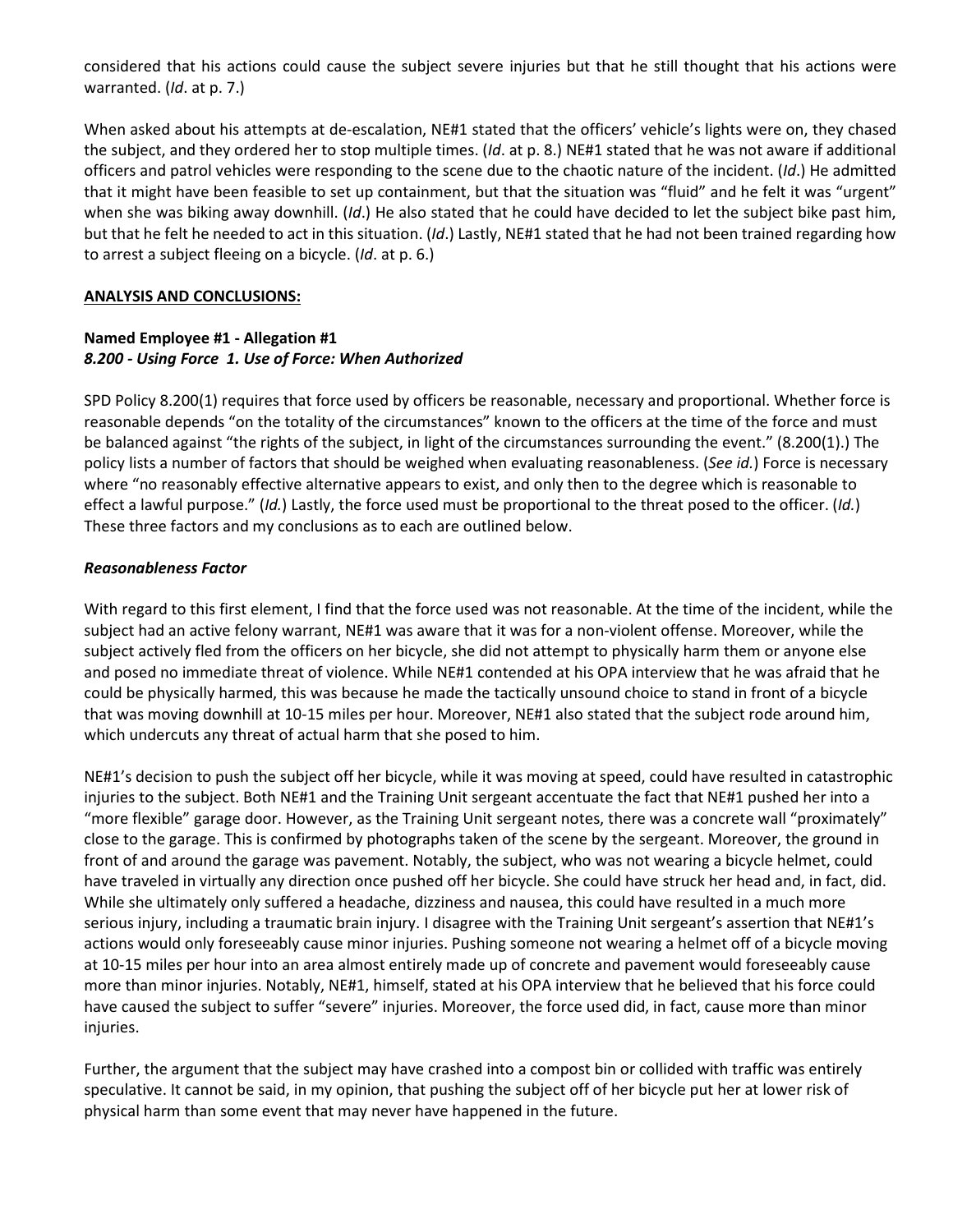Lastly, at his FIT interview and again at his OPA interview, NE#1 stated that he pushed the subject off of her bicycle because he wanted the chase to end. This was not an appropriate justification for the force he used. Notably, NE#1 did not, at any point, explicitly contend that he did so in order to protect himself from harm or that he was in fear of being harmed by the subject. At his OPA interview, NE#1 contended that the subject might have driven "through him" had he not pushed her off the bicycle. However, at his FIT interview, he stated that at the time she neared him, she made a last second swerve to his left and, at that time, he pushed her off her bicycle. He recognized this inconsistency at his OPA interview. As such, I do not believe that the evidence supports that the subject was actually attempting to collide with NE#1.

### Necessary Factor

With regard to whether the force was necessary, there were other actions that NE#1 could have taken instead of pushing the subject off of her bicycle. Most notably, he could have let her ride past him, called in her description and direction of travel, and another unit could have apprehended her. Even if she had not been apprehended on that date, the officers knew her identity and could have arrested her at a later time. These were more effective alternatives. Moreover, as stated above, the force actually used was not a reasonable degree of force.

### Proportionality Factor

Lastly, with regard to the proportionality of the force, the force ultimately applied was not commensurate with the threat facing NE#1 or the speculative threat of harm to the subject were she allowed to ride away. As indicated above, the subject was put at risk of serious, if not catastrophic injury. This was the case even though she was a nonviolent offender, whose identity the officers knew, and who could have later been tracked down and apprehended. Moreover, the subject did, in fact, suffer serious harm. She was diagnosed with a dislocated shoulder and possible head trauma. However, this could have been significantly worse and the force used was, thus, not proportional.

Lastly, that NE#1 may not have been trained on how to stop a suspect fleeing on his bicycle does not change my analysis. That being said, and as noted by the FIT lieutenant in his Force Investigation Lieutenant Review, the Department would be well served to train its officers concerning such scenarios going forward in order to avoid what happened in this case.

For these reasons, the force used by NE#1 was outside of policy and I recommend that this allegation be Sustained.

Recommended Finding: Sustained

#### Named Employee #1 - Allegation #2

# 8.100 - De-Escalation 1. When Safe under the Totality of the Circumstances and Time and Circumstances Permit, Officers Shall Use De-Escalation Tactics in Order to Reduce the Need for Force

"De-escalation tactics and techniques are actions used by officers, when safe and without compromising law enforcement priorities, that seek to minimize the likelihood of the need to use force during an incident and increase the likelihood of voluntary compliance." (SPD Policy 8.100-POL-1.)

The policy further instructs that: "When safe and feasible under the totality of circumstances, officers shall attempt to slow down or stabilize the situation so that more time, options and resources are available for incident resolution." (Id.) Officers are also required, "when time and circumstances permit," to "consider whether a subject's lack of compliance is a deliberate attempt to resist or an inability to comply based on factors" such as "mental impairment…drug interaction…[and/or] behavioral crisis." (Id.) These mental and behavioral factors should be balanced by the officer against the facts of the incident "when deciding which tactical options are the most appropriate to bring the situation to a safe resolution." (Id.)

The policy gives several examples of de-escalation, which include: mitigating the immediacy of the threat to give officers time to use extra resources and to call more officers or specialty units; and increasing the number of officers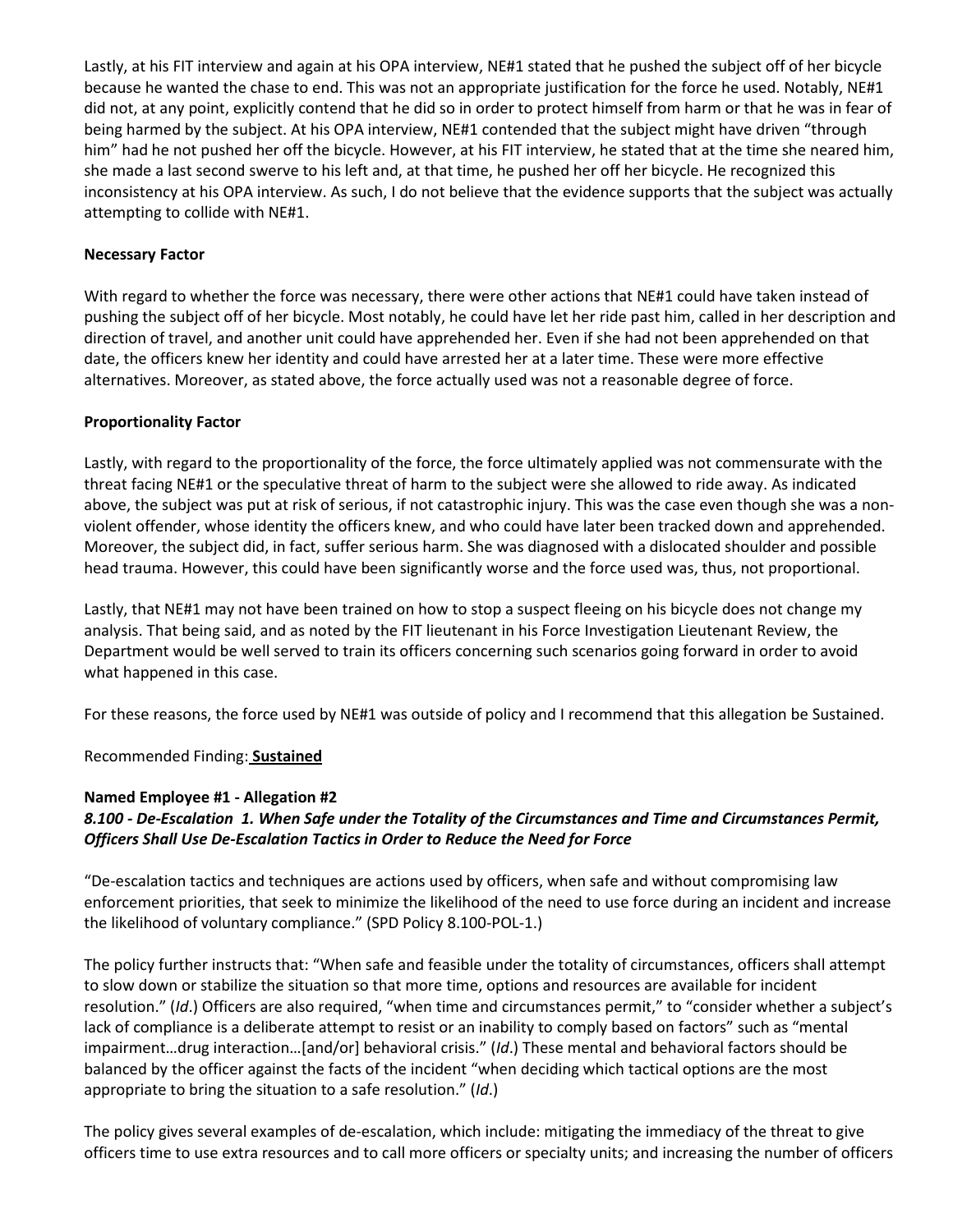on scene to thus increase the ability to use less force. (Id.) Other examples of de-escalation include, but are not limited to:

- Placing barriers between an uncooperative subject and officers;
- Containing the threat;
- Decreasing exposure to the potential threat by using distance, cover and concealment;
- Avoidance of physical confrontation unless immediately necessary to protect someone or stop dangerous behavior;
- Using verbal techniques, such as "Listen and Explain with Equity and Dignity" (LEED) to calm an agitated subject and promote rational decision making;
- Calling extra resources, including CIT officers and officers equipped with less-lethal tools; and
- Using "any other tactics and approaches that attempt to achieve law enforcement objectives by gaining the compliance of the subject.

(Id.) De-escalation is inarguably a crucial component of the Department's obligations under the Consent Decree; however, it is not purposed to act as an absolute bar to enforcing the law when necessary. That being said, where officers fail to fully de-escalate and instead act in a manner that increases the need for force and the level of force used, such conduct is inconsistent with the Department's policy and expectations.

As indicated above, I initially recommended that this allegation be Sustained against NE#1. However, based on discussions with the chain of command, I have reversed that recommendation. My reasons for doing so are outlined above and I will not revisit them here. Instead, I below issue a Management Action Recommendation concerning the de-escalation policy.

I note that this case is the most recent of a number of cases in which OPA and the Department have either disagreed as to whether an officer properly de-escalated or where it has simply been unclear whether the officer de-escalated consistent with policy, even when the relevant facts of the cases have been fully explored and illuminated during OPA's investigation and have been agreed to by all the parties.

I strongly support the concept of de-escalation and believe it to be absolutely essential to constitutional and equitable policing. SPD's commitment to de-escalation is a product of and requirement of the Consent Decree and it is a practice that puts SPD head and shoulders above most other Departments nationwide.

That being said, during my time at OPA, I have found this policy to be one of the most challenging to apply and evaluate. When looking at the de-escalation policy, I have a number of ongoing outstanding questions. Do all of the suggested de-escalation tools called out in the policy need to be used before force can be applied? If not, how many? How long do officers need to try to de-escalate before they can use force? 2 minutes? 5 minutes? 1 hour? 2 hours? When is physical confrontation "immediately necessary" to permit force to be used? What is meant by the phrase "without compromising law enforcement priorities"? If effectuating an arrest is always a compelling law enforcement priority (as it should be) does that not potentially unworkably expand the policy?

This policy, like many others, is subjective. In that respect, I recognize the difficult place that officers are put in. On one hand, they are told that, in order to preserve public order and safety, it is essential to make arrests and, with many arrests, to use a degree of force. On the other hand, the de-escalation policy, if read literally, could be construed to dissuade such active policing and instead encourage officers to not take action that could result in force unless all other possible options are exhausted and the force is immediately necessary. I worry that the policy, while incredibly important and well-intentioned, has the potential to create unclear standards and expectations for officers, thus risking affecting the officers' procedural due process during the disciplinary stage.

Unlike most Management Action Recommendations, I do not have what I believe to be an immediate fix to the policy. Instead, here, I am simply identifying my thoughts and concerns and my belief that it may be time to take a look at revising, clarifying, and improving this policy. To be clear, I am not calling for the policy to be removed or in any way undermined; however, now that we are five years into the Consent Decree, I believe it necessary to